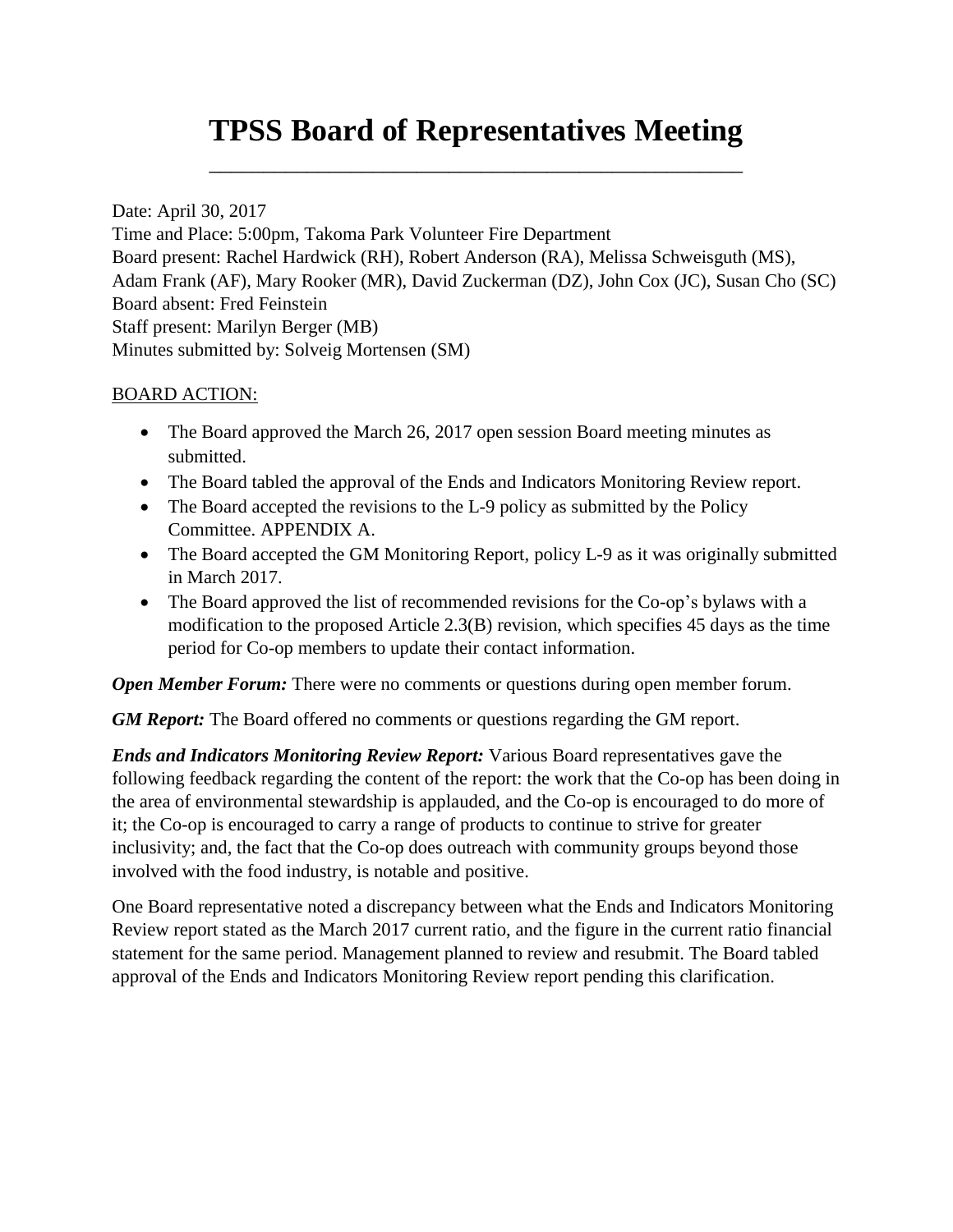### *Board Committee Reports and Updates*

### *Policy Committee:*

*L-9, Proposed Policy Revisions:* The Policy Committee shared proposed revisions to Policy L-9; the Board accepted the revisions. The Board then accepted the GM's monitoring report for policy L-9.

*Bylaws:* MS reviewed the recommended bylaw revisions for the Board to approve as the ones to be presented at the next member-owners' meeting. The Board approved all the revisions with a modification to the revision proposed for Article 2.3(B) so that it states the following:

"All members have a duty to provide TPSS Co-op with their current email and postal addresses, and phone number when joining, and to notify TPSS Co-op of any change of their information within 45 days."

*Membership Committee:* MS provided updates on the upcoming member-owners meeting. She confirmed the date of June 11 and that the committee drafted an agenda (with a committee member working with the Executive Committee and management to finalize); confirmed the speaker; contacted the facilitator; and prepared the mailing.

Meeting adjourned: 6:15pm

Board Representatives' Committee Memberships:

Membership and Community Affairs Committee: MS, Chair; SC, FF, MR, JC Audit and Finance Committee: AF, Chair, RA, MS, DZ Personnel Committee: RH, Chair; RA, MR Policy Committee: DZ and SC, Co-Chairs; AF, MS Nominations Committee: RH, Chair; AF, MS, FF

Term 2017:

| Rep.         |        |        |                      | <u>Dec Jan Mar April</u> |
|--------------|--------|--------|----------------------|--------------------------|
| Anderson     | * .    | $\ast$ | ∗                    | ∗                        |
| Cox          |        | $\ast$ | ex                   | ∗                        |
|              |        |        | (Appointed Jan.2017) |                          |
| Cho          | *      | $\ast$ | ∗                    | ∗                        |
| Feinstein    | $\ast$ | ∗      | ∗                    | ex                       |
| Frank        | * .    | ∗      | ∗                    | *                        |
| Hardwick     | * .    | ∗      | ∗                    | ∗                        |
| Rooker       | ∗      | $\ast$ | $\ast$               | ∗                        |
| Schweisguth  | $ex *$ |        | ∗                    | ∗                        |
| Zuckerman    | $\ast$ | ∗      | ∗                    | *                        |
| (ex=excused) |        |        |                      |                          |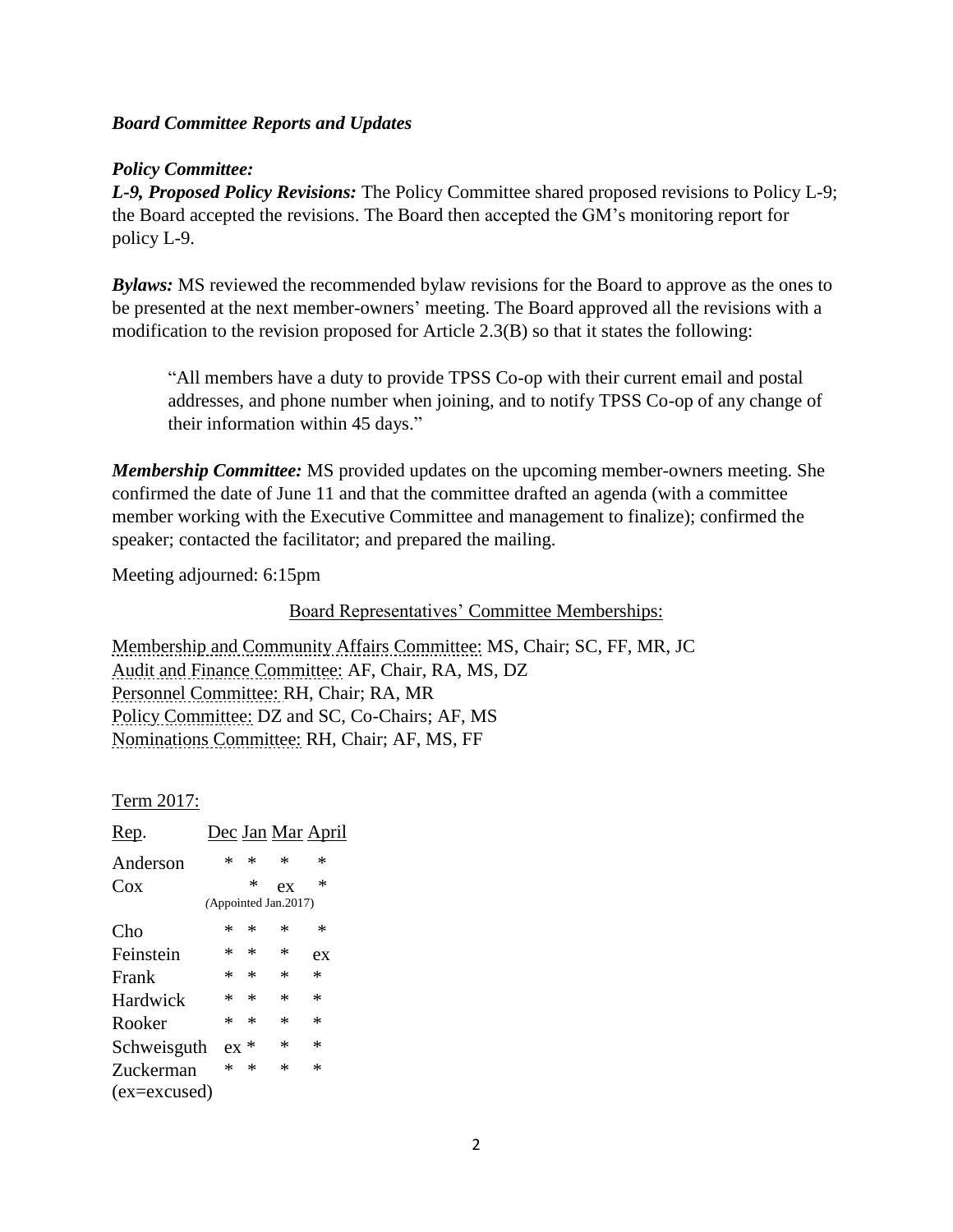| <b>Board Representative</b> | Term:                                             | Term Ends: |
|-----------------------------|---------------------------------------------------|------------|
| Anderson                    | 3 years                                           | 2017       |
| $\cos$                      | 1 year                                            | 2017       |
| Cho                         | 3 years                                           | 2019       |
| Feinstein                   | 3 years                                           | 2019       |
| Frank                       | 3 years                                           | 2017       |
| Hardwick                    | 3 years $(2^{\overline{n}d}$<br>consecutive term) | 2019       |
| Rooker                      | 2 years                                           | 2018       |
| Schweisguth                 | 2 years                                           | 2018       |
| Zuckerman                   | 3 years                                           | 2017       |